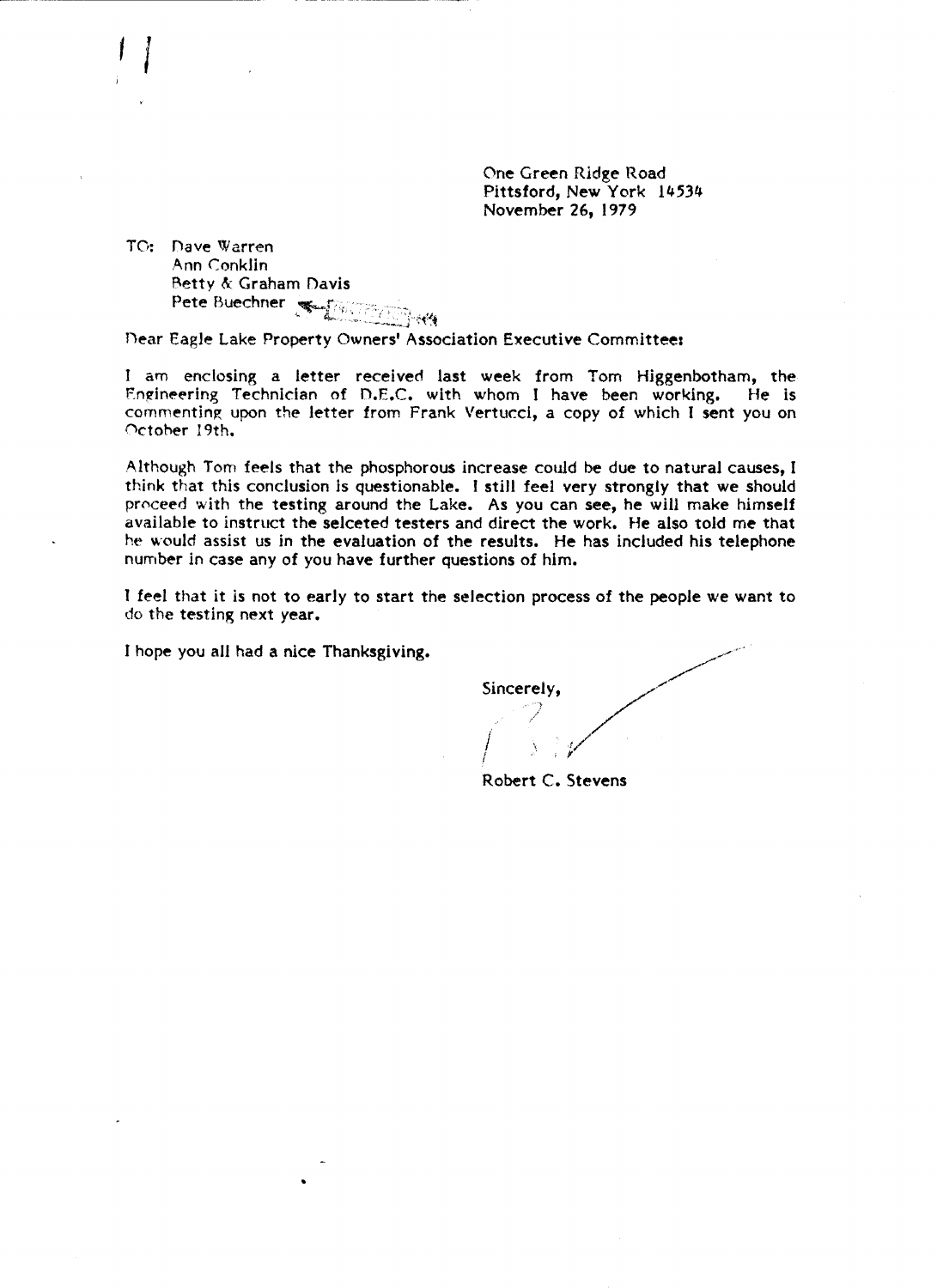**New York State Department of Environmental Conservation** 

Ray Brook, NY 12977



X Retex YAX XXX Rettex. Commissioner Robert F. Flacke

-'

November 15, 1979

Mr. Robert C. Stevens One Green Ridge Road<br>Pittsford, NY 14534 Pittsford, NY

RE: Algae Problem, Eagle Lake, Ticonderoga and Crown Point (T), Essex (Co)

Dear Mr. Stevens:

I am sorry it took so long to answer your letter of October 19, 1979; we were very busy this past summer and 11m just beginning to catch up.

We were able to identify the algae in question down to the genus level, (i.e., Family Rivulanaceae, Order Nostocales, Phylum Cyanophyta, Genus Gleotrichia). As you can see from the enclosed literature there is some question as to the species, however, I believe this is an irrelevant point. The different species 1nvolved exhibit very similar physiological characteristics and the separation of species is, in my opinion, an academic discussion. While we seem to both be on similar tracks concerning this algae, I cannot agree that it is a "good" algae. In fact, it has been my experience that no blue-green, i.e., Cyanophyta, algae are "good".

G1eotrichia generally require high levels of total phosphorus and because of the low population density around Eagle Lake my initial "guess" would be that the influx of total phosphorus is from natural sources, e.g., surface storm water runoff. However, this should be determined before any conclusions are reached. The ban on phosphates in detergents in New York has been very effective and unless detergents are being brought in from elsewhere I would disregard this as a source of the nutrient enrichment which seems to be occurring.

As a first step in determining the cause and extent of the problem, a sanitary survey should be initiated as early in the spring of 1980 as is possible. As I have previously stated,I can make myself available to the lake association for training of their personnel and direction of the survey. Due to the lack of manpower in DEC the burden of actually performing the necessary work would fall on the lake association.

With regards to your questions about the nature of phosphates, simply speaking, phosphates will settle into the sediments of a lake and remain trapped there as long as there are concentrations of dissolved oxygen at the sediment/water interface. This can be determined rather easily next summer. There is a strong<br>possibility that phosphates will be recycled into the water column during spring

•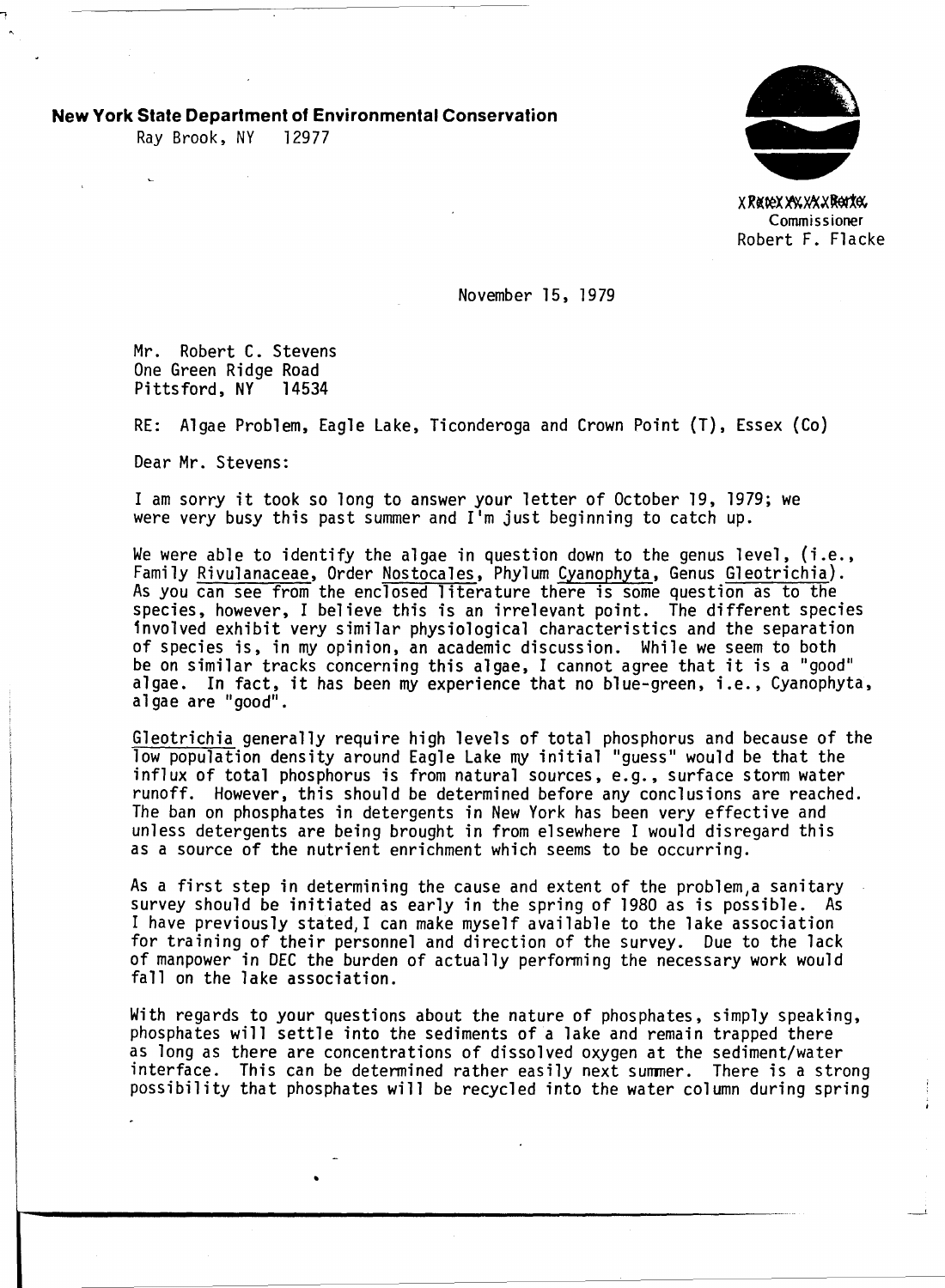Page 2 Robert C. Stevens November 15, 1979

**,...**  ,

> and fall turnover, that is, when a change in temperature of the lake causes the warmer, bottom layer of water to rise to the surface stirring up the sediments. In short, we are not dealing with a mobile compound. I am enclosing some information which should help and if we can get together this spring to begin training any volunteers from the association, I will be able to explain the phosphate phenomena more specifically. In the meantime, if you have any questions, please call me at (518) 891-1370.

I look forward to meeting with you next year. Have a good winter.

Sincerely,

Richard J. McCormick, P. E. Senior Sanitary Engineer<br>  $\begin{array}{c}\n\diagup \\
\diagdown\n\end{array}$ 

 $A$ cm

By: Thomas Higginbotham Engineering Technician

RJM :TH: 1 al **Enclosures** 

•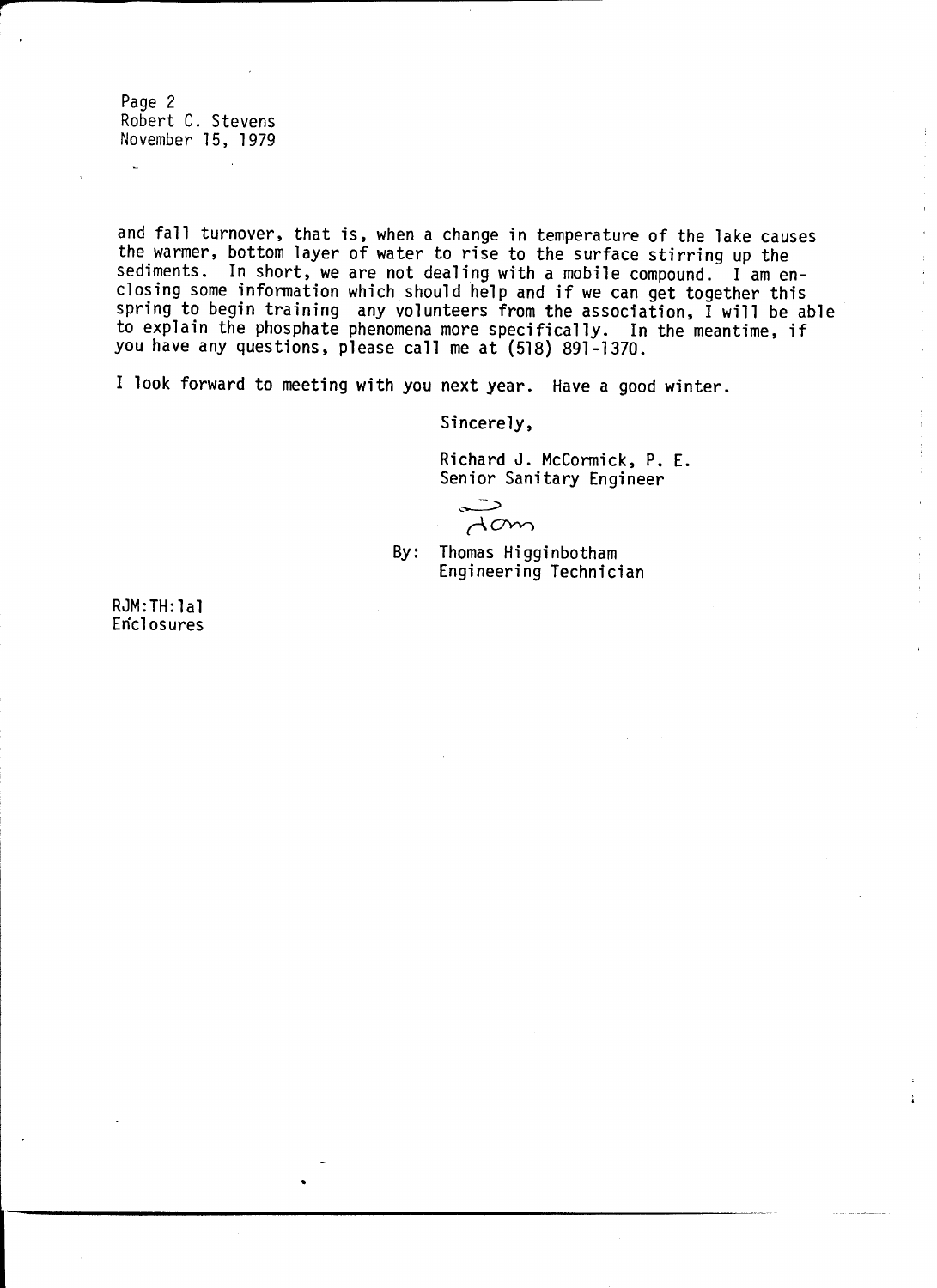# **ATER ALGAE**

wded trichomes. .....Schizothrix



sithin a definite macroscopic size submersed vegete when stored t a preservative. s amount of the · pigment shows species reported cell proportions often is forked. both ends......589 slightly near the cells or less long; ........Raphidiopsis

anes taper at one e plants are solivisted, or sigmoid There are no **Sactes occur. Thus** cen reported from the United States c), although anssibly R. mediterbeen found in k)

asal-distal differith an akinete at lage; forming a or free-floating...... 

# HOW TO KNOW THE FRESHWATER ALGAE

590b Filaments not enclosed by abundant mucilage to form a 

591a Sheath containing 2 or more trichomes. Fig. 427........................  $Saccone ma$ 

Trichomes in this genus are tapering from a basal heterocyst as in Gloeotrichia (Fig. 428), but there is more than 1 trichome within a sheath and the gelatinous colony is very irregular in shape as it occurs on stones (sometimes in very deep water). The sheaths are wide, lamellate, and are flaring at the outer end. The spe-



Fig. 427. Sacconema rupestre Borzi.<br>(o) habit of colony; (b) filaments from colony.

cies illustrated seems to be the only one reported from the United States, and possibly the only one known for the genus.

592a With cylindrical spores adjoining a basal heterocyst; colonial mucilage soft in floating species, firm in attached species which form hemispherical or globular thalli 1-3 mm. in 

In this genus the tapering trichomes are encased in mucilage which is usually relatively soft in the planktonic species, but firm and relatively hard in the attached forms. The trichomes are radiately arranged in the mucilage, but are not so closely compacted as in Rivularia (Fig. 429). Glocotrichia has filaments with large, evindrical akinetes adjoined to the basal heterocyst, When unmature, species may be mistaken for Rivularia may be mistaken for Abundances<br>which never produces akinetes.<br>Doubtless many of the records of Rivularia are Gloeolrichia in which the akinetes have not yet developed. One of the more common species is G. echimulata (I. E. Smith) P. Richter which occurs in abundance<br>in the plankton of hard-water lakes, The colonies are globular and appear as tapiocal grains, making the



Fig. 428. (a) Gloectrichia Pisum<br>(Ag.) Thur, habit on Ceratophyl-<br>(Ag.) Thur, habit on Ceratophyl-<br>congement; (c) G. echinulata (l. E.<br>Smith) Richter, diagnom of fil-<br>sments in colony; (d) diagrom of<br>base of a single fila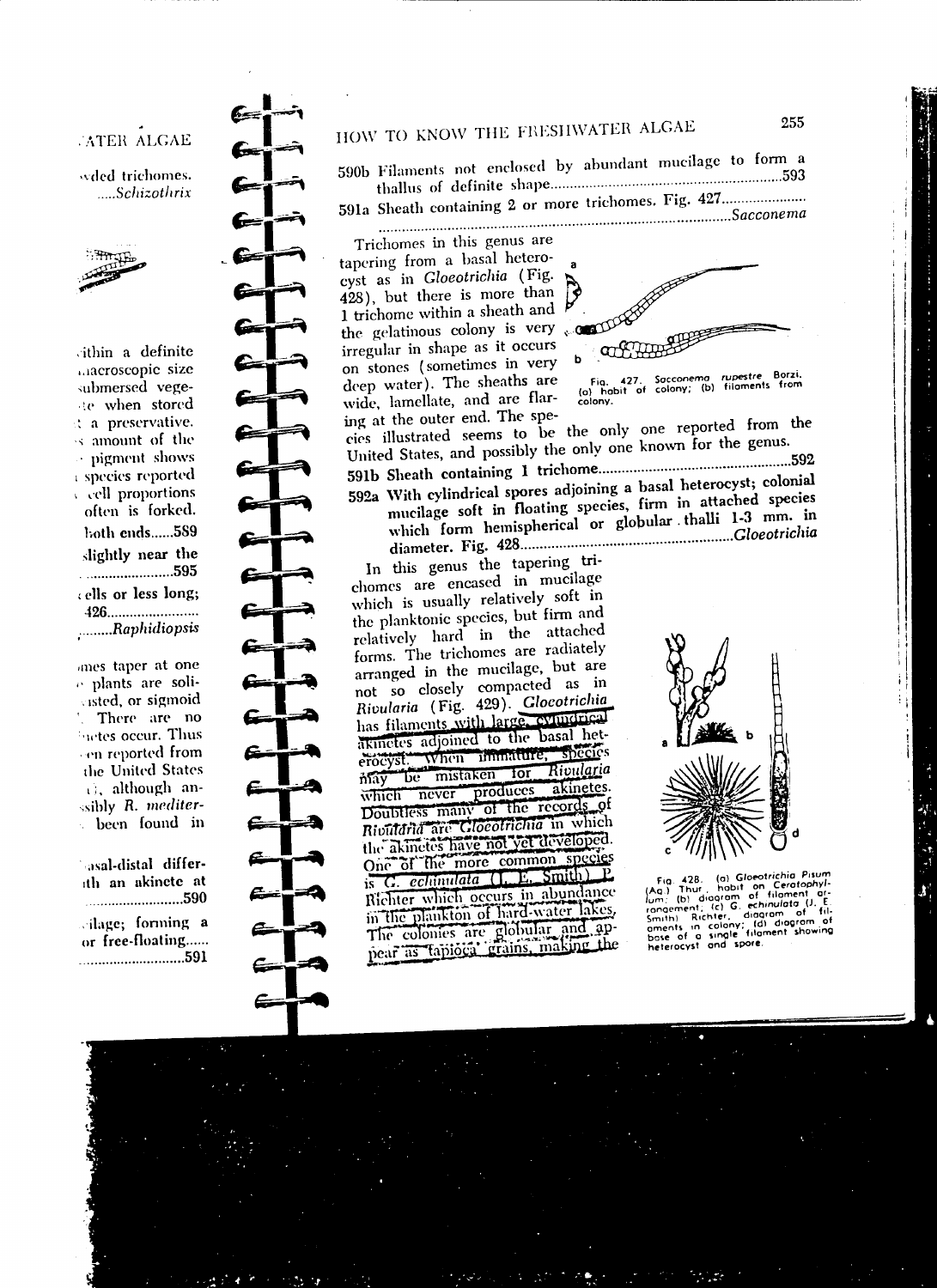## HOW TO KNOW THE FRESHWATER ALGAE

water buff-colored. When abundant along bathing beaches this plant causes a severe skin irritation among some persons which has been mistaken for swimmer's itch. G. natans (Tiedw.) Rab. is also lairly common. It begins development as an attached thallus but later appears at the surface in brown, gelatinous and amorphous masses, either expanded and flat or somewhat globular. G. Pisum Lag. forms hard, green or black balls, 1 or 2 mm. in diameter on submersed vegetation, sometimes completely covering the host plant. Nine species have been reported from the United States.

592b Spores absent; trichomes embedded in hard mucilage to form globular thalli which may coalesce, thus producing a continuous, lumpy stratum; trichomes radiate, or more often densely compacted and nearly parallel. Fig. 429...................... 



256

Fig. 429. Rivularia sp. (a) dia-<br>gram of portion of attached colony<br>to show arrangement of filaments;<br>(b) one filament showing basal<br>heterocysts.

This genus may be differentiated from Gloeotrichia (Fig. 428) by its lack of akinetes at the base of the trichome, by the compact (almost parallel arrangement of the trichomes) and by the extreme firmness of the colonial mucilage. All species are attached, mostly to logs and stones in the water, sometimes forming extensive, pebbled patches. Some large colonies show a 'zonation' resulting from successive generations of false branches. Twentyfour species have been reported from the United States but many of the names scem to be confused with Gloeotrichia.

593a (590) Filaments freely branched, the branches usually lying several within the sheath of the main filament for some 

## $H()$

 $\ln$ trich  $3<sub>10</sub>$ ing s prod grow attair The: by si: late) of a brand ily f misco tacho speci are y

594a

593b

Thi in wl regula are a basal solita **Plants**  $4.16)$ decid specie been | Nation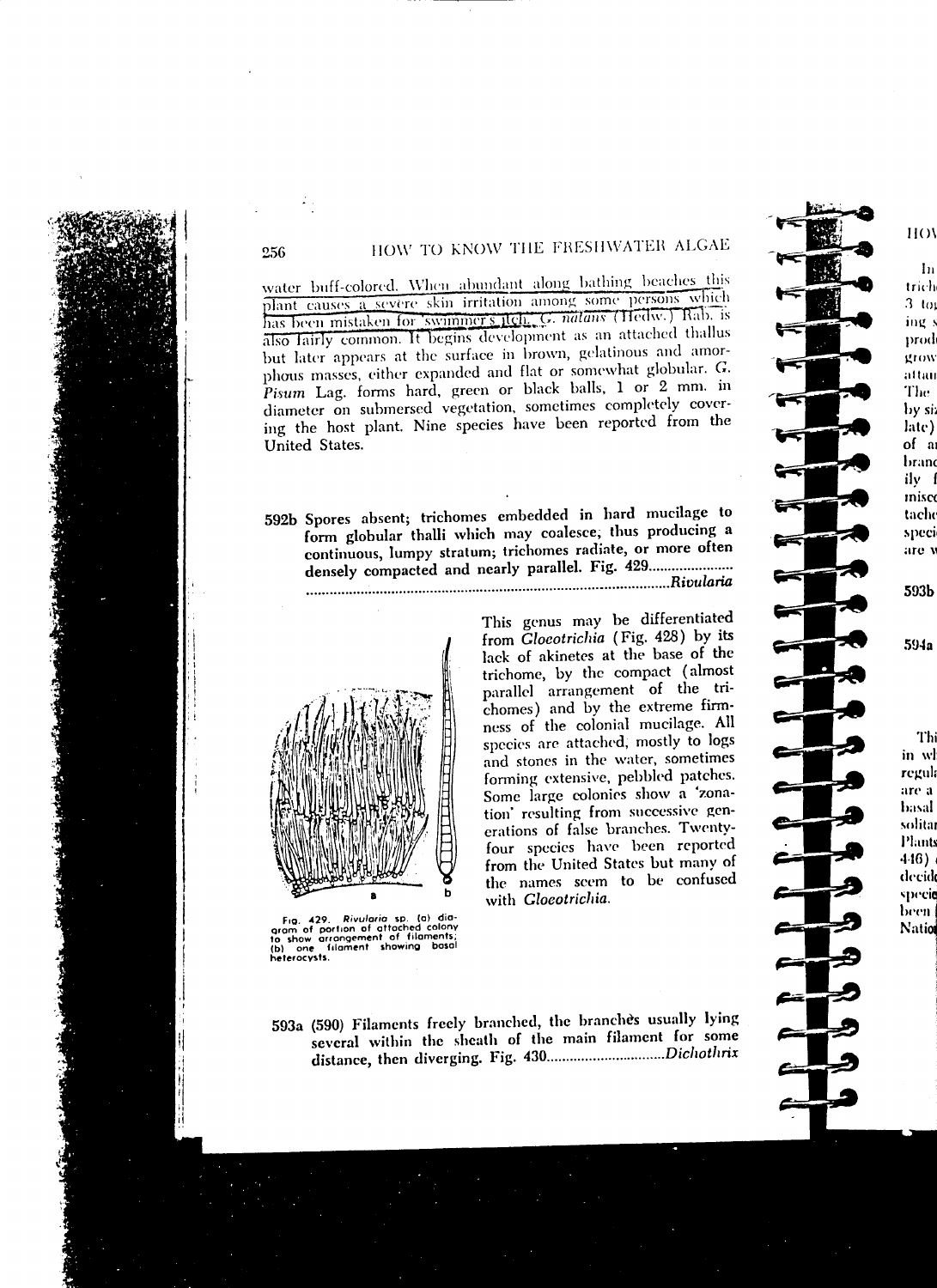## MYNOPHYCEAE-HORMOGONALES

nd Flahault's genus. The an II, laminoters.

are small a diameter) er surfaces en viewed in e concentric he filaments nched, and The sheaths tick, hyaline with one pherical or of hormoends of the itains about spherical in wnish wall. ercalary or

rows on subllusks, or on and possibly ot include it

*is is* of a or hollow. oughout its ting. The , and with inding the of the trior barrel ly they are

e family in be of suffit is not of E, 1878.

sufficient importance, however, to justify the establishment of a distinct family, as has been proposed by certain phycologists.<sup>1</sup>

N. lobatus Wood (Fig. 62), the only American species, has been found in several of the Eastern states. It is generally found growing on stones in more or less rapid water of brooks.



FIG. 62.-Nostochopsis lobatus Wood, with immature heterocysts on short lateral branches. Drawn from a herbarium specimen. (X 860.)

### FAMILY 4. RIVULARIACEAE

Genera belonging to this family have uniseriate trichomes that are conspicuously attenuated from base to apex, or from the middle toward both extremities. There may be a single trichome within an unbranched sheath, or the sheath may be falsely branched and contain several trichomes. Sheaths surrounding the trichomes are of a firm texture, homogeneous or lamellated, and hyaline or colored. Frequently they are more gelatinized at their distal ends and broader, or the gelatinization is so extensive that they are wholly confluent with one another and they are united to form a homogeneous colonial envelope.

Heterocysts are regularly formed by the majority of genera in the family, but some genera never form them. If the genus is one with heterocysts, certain of them are always basal in position and borne singly or in short series of two, three, or more. There may also be intercalary heterocysts. The false branching so characteristic of the family may result from the breaking of the trichome just below an intercalary heterocyst; the upper portion of the lower half then growing through the original sheath and secreting a sheath of its own. Indefinite repetition of this process results in repeatedly and falsely branched filaments which are united with one another into spherical, hemispherical, penicillate, or caespitose colonies. The false branching may also result from a germination of hormogones within the sheath of the parent trichome. Hormogones are usually formed toward the attenuated end of the trichome; as they germinate one end becomes attenuated to a hairlike point, the other develops a heterocyst. After the differentiation of the two extremities, further cell divisions are restricted to the lower portion of the trichomes and are most numerous in the portion next the heterocyst.

<sup>1</sup> GEITLER, 1925.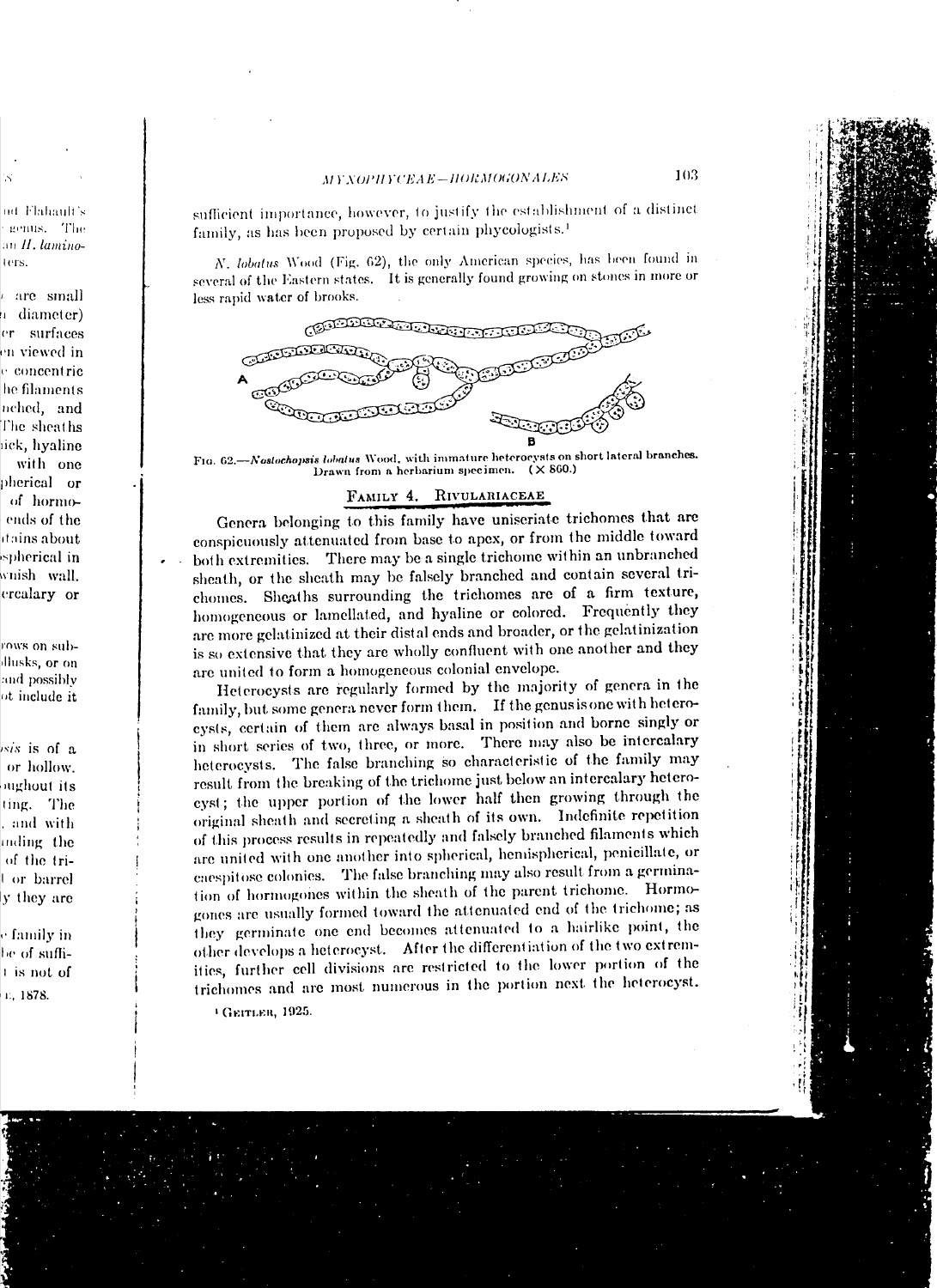#### FRESH-WATER ALGAE OF THE UNITED STATES

Sometimes both ends of the hormogone become attenuated, and the young trichome breaks transversely into two parts at a plane where two adjoining heterocysts have been formed in its median portion.

Some of the genera which regularly form heterocysts also form akinetes; others lack akinetes. Akinetes are generally formed singly and next the basal heterocysts. They are much longer and somewhat broader than the vegetative cells.

Genera of the Rivulariaceae found in the United States differ as follows:

Heterocysts lacking:

| Heterocysts present:                                                                                           |  |
|----------------------------------------------------------------------------------------------------------------|--|
| Filaments united into spherical or hemispherical thalli:                                                       |  |
| One trichome within a sheath:                                                                                  |  |
|                                                                                                                |  |
|                                                                                                                |  |
|                                                                                                                |  |
| and the contract of the contract of the second contract of the contract of the contract of the contract of the |  |

Filaments solitary or united in thalli of indefinite shape:

False branching scarce or lacking, trichomes single within a sheath........... 2. Calothrix  $(p.p.)$ 

portion composed of densely interwoven

trichomes (so closely packed that they appear to be parenchymatous) and of

an upper portion with numerous erect

trichomes attenuated to hairlike points

at their distal ends. The erect tri-

chomes are parallel to one another.

Heterocysts and akinetes are never

False branching profuse, several trichomes in a common sheath............... 3. Dichothrix

1. Amphithrix Kützing, 1843; emend. Bornet and Flahault, 1886. The trichomes of Amphithrix are distromatic and consist of a lower



Fig.  $63. - A$  m  $p$  hithrix janthina (Mont.) B. and F. Drawn from a herbarium specimen.  $(\times 1300.)$ 

formed. Reproduction is by means of hormogones, which may be formed singly or in series.

This genus is included in the Rivulariaceae because of the marked attenuation of the branches. It is exceptional in that it does not form heterocysts.

A. janthina (Mont.) B. and F. (Fig. 63) has been found growing on stones in a brook in Connecticut<sup>1</sup> and at Williamstown, Massachusetts. According to European workers this alga grows as a thin, expanded layer and has a purplish color.<sup>2</sup>

2. Calothrix Agardh, 1824 [Mastigonema Schwabe, 1837 (p.p.); Mastigothrix Kützing, 1843; Homoeothrix (Thuret) Kirchner, 1900]. <sup>2</sup> BORNET and FLAHAULT, 1886. <sup>1</sup> COLLINS, 1905.

The trichome: in a fine hairl hairlike atten a few species t surrounding th ness through hvaline or cold the filaments r tative cells toy constrictions a are often cylin structure. He Calothrix trich lies external t never form het



The filamer strata of micro pencilliform, p

Calothrix gen flowing or standi Certain species sections: *Homoec* trichomes have of the 12 Ameri species belonging P. Richter are st of their sheaths. thermal waters. akinetes. C. scy (Näg.) B. and F C. fusca is the co envelope of Pali the species grow Thur, differs fro [C. Braunii B. an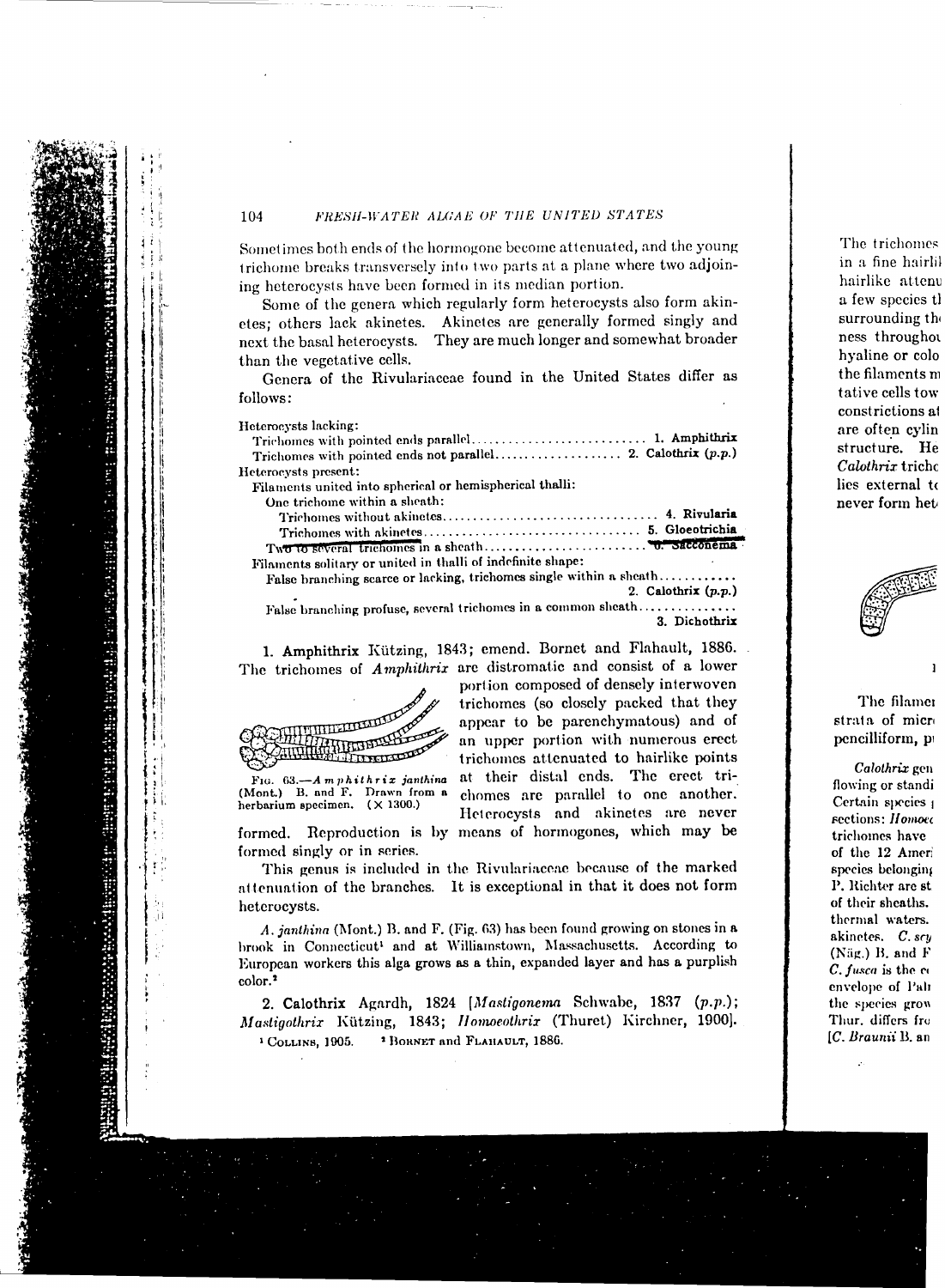## MYXOPHYCEAE-HORMOGONALES

The trichomes of *Calothrix* may taper from base to apex and terminate in a fine hairlike point, or the basal portion may be cylindrical and the hairlike attenuation restricted to the upper portion of trichome. In a few species the attenuation at the distal end is quite abrupt. Sheaths surrounding the trichomes are generally cylindrical and of the same thickness throughout. They are homogeneous or distinctly stratified, and hyaline or colored. There is but a single trichome within a sheath, but the filaments may be simple or with false branches here and there. Vegetative cells toward the base of the trichome are discoid and with or without constrictions at the transverse walls; cells toward the apex of the filament are often cylindrical. Protoplasts of the cells usually have a granulose structure. Heterocysts may be intercalary in position, but the typical Calothrix trichome always has a basal heterocyst, which, not infrequently, lies external to the sheath surrounding the trichomes. A few species never form heterocysts. Akinetes are known for a few species only.



Fig. 64.–Calothrix fusca (Kütz.) B. and F.  $(\times 975.)$ 

The filaments may occur singly or united with one another to form strata of microscopic or macroscopic size. Sometimes the stratum is pencilliform, pulvinate, or stellate.

Calothrix generally grows attached to submerged rocks or to woodwork and in flowing or standing water. The thalli may be encrusted with, or free from, lime. Certain species grow epiphytic on other algae. The genus is divided into two sections: *Homocothrix*, whose trichomes lack heterocysts; and *Eucalothrix*, whose trichomes have heterocysts. C. Juliana (Menegh.) B. and F. is the only one of the 12 American species that belongs to the section Homocothriz. Of the species belonging to the section Eucalothrix, C. calida P. Richter and C. Kuntzei P. Richter are strictly thermal species and differ from each other in the structure of their sheaths. C. parietina (Näg.) Thur. may occur in either thermal or nonthermal waters. C. stagnalis Gom. is the only species that regularly forms akinetes. C. scytonemicola Tilden, C. epiphytica W. and G. S. West, C. adscendens (Näg.) B. and F., and C. fusca (Kütz.) B. and F. (Fig. 64) grow on other algae. C. fusca is the commonest of these epiphytic species and grows in the gelatinous envelope of Palmellaceae, or of Batrachospermum, Chaetophora, or Nostoc. Of the species growing on submerged stones and woodwork, C. parietina (Näg.) Thur. differs from the others in having brownish sheaths. The other species [C. Braunii B. and F., C. Castellii (Mass.) B. and F., and C. Kaurayskyi Schmidle]

and the young r two adjoin-

ES.

o form akind singly and what broader

ites differ as

1. Amphithrix Calothrix  $(p,p)$ 

4. Rivularia Gloeotrichia 6. Sacconema

alothrix (p.p.) . . . . . . . . . .

3. Dichothrix

hault, 1886. of a lower interwoven d that they us) and of serous erect rlike points erect triie another. are never ch may be

the marked es not form

in stones in a vecording -to as a purplish

337  $(p.p.);$ mer, 1900].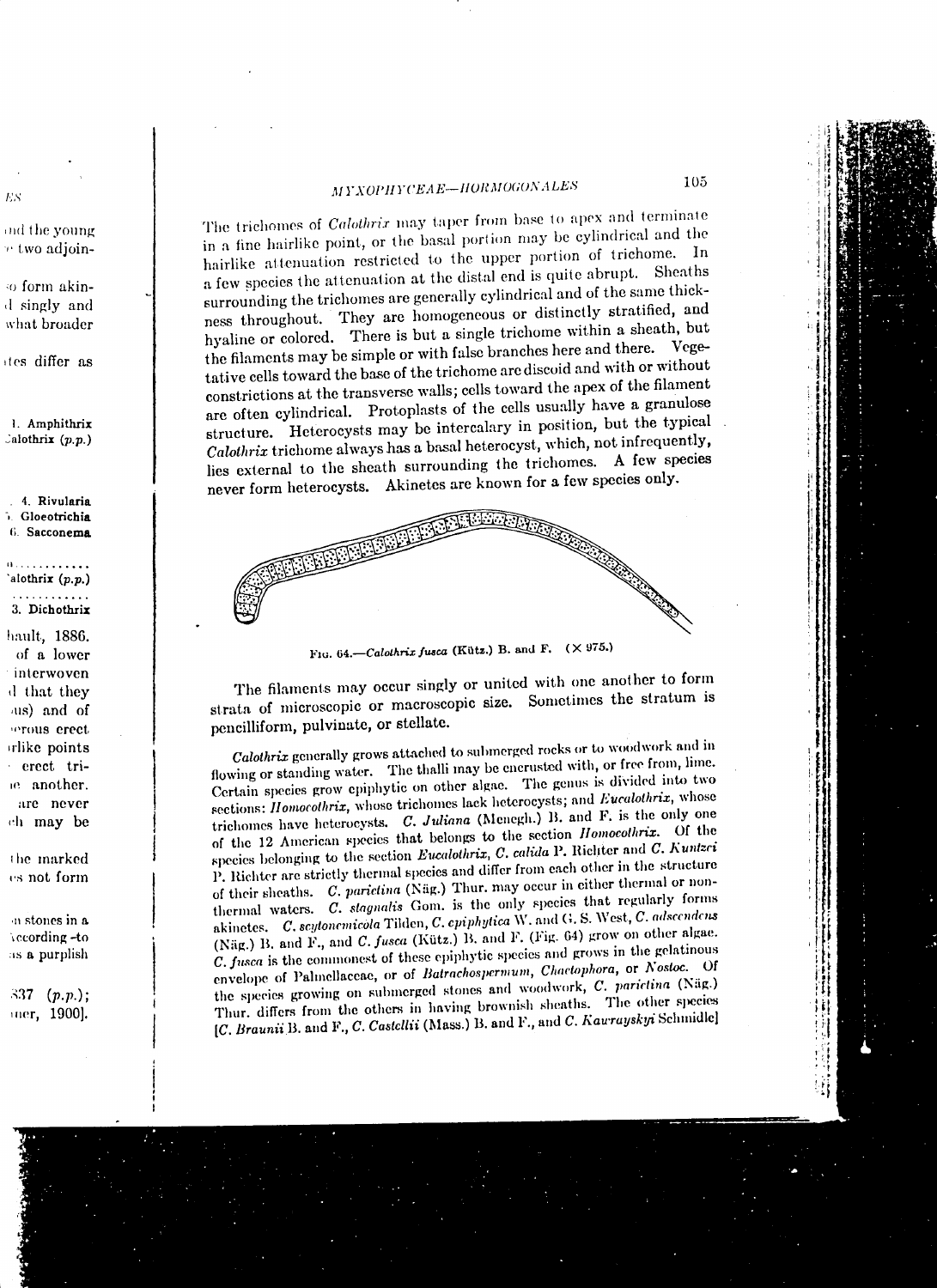#### FRESH-WATER ALGAE OF THE UNITED STATES

have colorless sheaths.  $C.$  Kaurayskyi has trichomes  $4 \mu$  broad,  $C.$  Braunii has them 6 to 7  $\mu$  broad, and C. Castellii has them 8 to 10  $\mu$  broad.

3. Dichothrix Zanardini, 1858 [Schizosiphon Kützing, 1843 (p.p.)]. Dichothrix is closely related to Calothrix but differs from it in having several trichomes, each enclosed by its own sheath, that lie more or less parallel to one another within a common sheath. The filaments of Dichothrix are freely and falsely branched, but the ultimate branchlets usually contain one trichome only. Trichomes of Dichothrix may show the same attenuation from base to apex as is found in *Calothrix*, or they may be attenuated in the distal portion only. Sheaths surrounding the trichomes may be hyaline, yellowish, or deep orange-brown; homogeneous or stratified. If stratified, the lamellae may be parallel or divergent. The heterocysts are usually solitary and basal, but there may be additional intercalary heterocysts.

Species of Dichothrix are not uncommon upon submerged rocks in streams and ponds and on moist rocky cliffs. Submerged plant masses may be smooth and plushlike, or distinctly tufted. Eight species have been reported from the



Fig. 65.--Dichothrix Orsiniana (Kütz.) B. and F. Drawn from a herbarium specimen.  $(X400.)$ 

United States. Four of these [D. Orsiniana (Kütz.) B. and F. (Fig. 65), D. calcarea (Tilden), D. Baueriana (Grun.) B. and F., and D. montana Tilden] have homogeneous sheaths. Of these species with unstratified sheaths, D. montana is recognizable by its restriction to hot springs and D. calcarca by the dense enerustation of the plant mass with lime. D. Orsiniana and D. Baueriana differ chiefly in the diameter of the trichomes in the ultimate branchlets of the filaments; 10 to 12  $\mu$  in the former, 15  $\mu$  in the latter. Among the species with stratified sheaths, D. Hosfordii (Wolle) Born. differs in having divergently stratified sheaths and trichomes with a bulbous base; D. compacta (Ag.) B. and F., in the constrictions at the apex of the funnel-shaped sheath; D. Meneghiniana (Kütz.) Forti, in its short trichomes; and D. gypsophila (Kütz.) B. and F., in the encrustation of the plant mass with lime.

4. Rivularia Roth, 1797; emend. Agardh, 1812 [Zonotrichia J. G. Agardh, 1842; Schizosiphon Kützing, 1843 (p.p.)]. Rivularia differs from the preceding members of the family in having the sheaths surrounding the individual trichomes partially or wholly confluent with one another

and in havir globose, or i trichomes are cysts. The portion of th are always m The radiate a of repeated f there is usua branching car not formed by Rivularia, vicissitudes si

mummm un der Ka **COLORED BY** 

belong to Chaci different type. left Rivularia certain species

Species of  $R_1$ merged stems of rocks of cliffs. tough that they heavily encruste nitida Ag. differ solid when mate colonies in its la distinguished fro R. dura Roth (Fi that are always broad, the latter fresh and salt wa <sup>1</sup> Абакри, 181.

106

http://www.http://www.http://www.http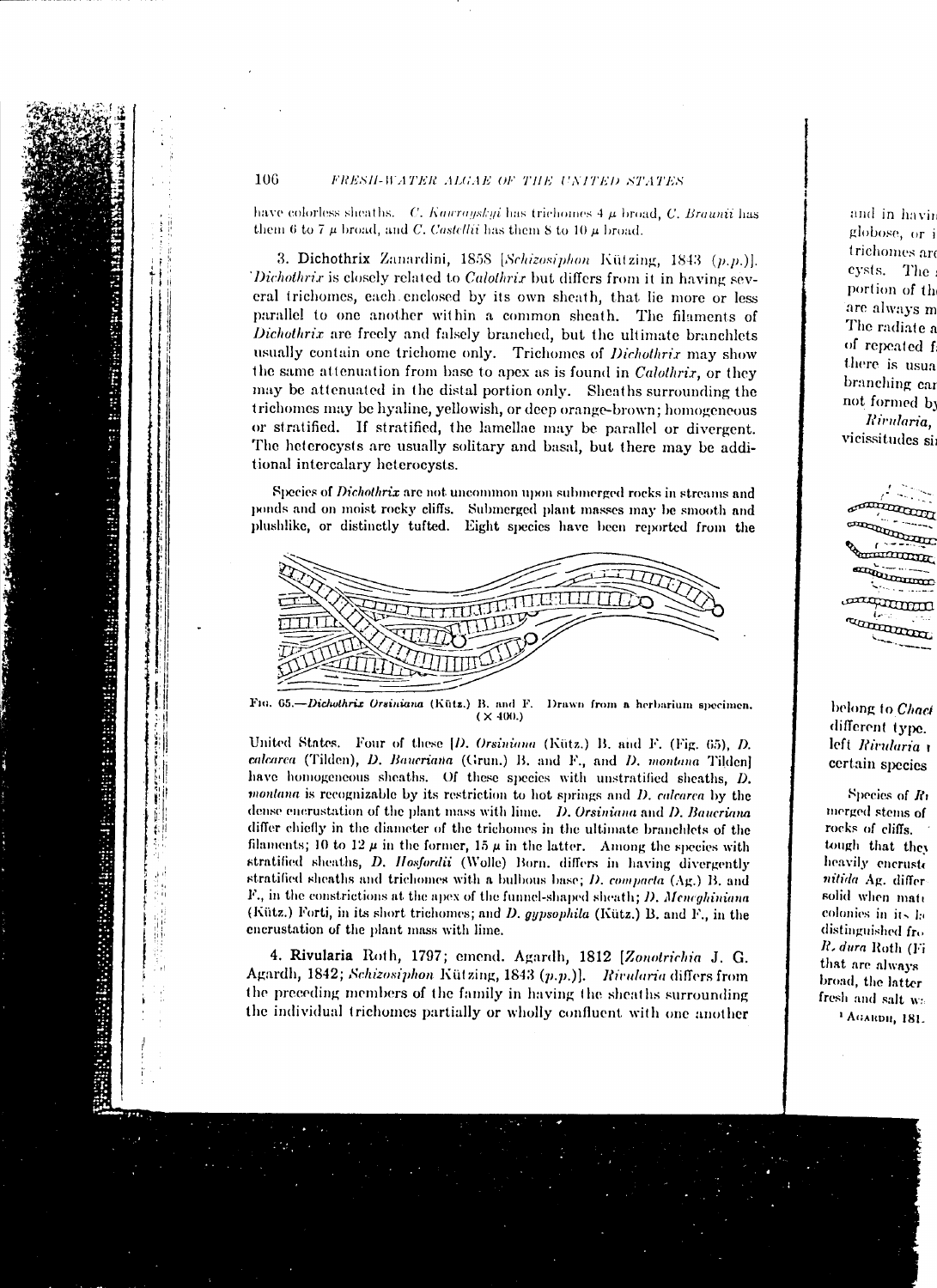#### MYXOPHYCEAE--HORMOGONALES

#### C. Braunii has

r vis

 $1843$  (*p.p.*)]. in having sevmore or less o filaments of ate branchlets *Frix* may show othrix, or they irrounding the ; homogeneous or divergent. may be addi-

 $\overline{\phantom{a}}$  in streams and be smooth and orted from the



barium specimen.

 $F.$  (Fig. 65), *D.* montana Tilden] and sheaths, D. calcarea by the nd D. Baueriana ranchlets of the the species with ing divergently da (Ag.) B. and 9. Meneghiniana 15, and F., in the

odrichia J. G.  $ra$  differs from iis surrounding th one another

and in having the trichomes radiately arranged within a hemispherical, globose, or irregularly expanded plant mass of macroscopic size. The trichomes are usually attenuated from base to apex and have basal heterocysts. The sheaths surrounding them may be distinct toward the lower portion of the trichome and either homogeneous or lamellated, but they are always more or less confluent with one another at their distal ends. The radiate arrangement of the trichomes within the thallus is the result of repeated false branching in the basal portion of the trichomes, but there is usually so much displacement of the branches that the false branching can be demonstrated only in juvenile colonies. Akinetes are not formed by species of Rivularia.

Rivularia, like many older genera of the algae, has suffered many vicissitudes since first established. The two species first described both

| Press.<br>$\cdot$ .<br>٠.<br>$\sim$         |  |  |
|---------------------------------------------|--|--|
| P<br>nassa.                                 |  |  |
| <b>CONTROLLER</b><br>Φ.<br><b>TILL</b>      |  |  |
| $\mathbf{m}_0$<br>استعسب                    |  |  |
| هم                                          |  |  |
| T<br>$\sim 10^{10}$                         |  |  |
| $\cdot$<br>$\mathbf{r}$                     |  |  |
| FIG. 66.-Rivularia dura Roth.<br>$(X$ 485.) |  |  |

belong to *Chaetophora*; the next species to be described were of an entirely different type. The removal<sup>1</sup> of the *Chaetophora* species from the genus left Rivularia much as we now know it, except for the later removal of certain species to found the genus Gloechrichia.

Species of Rivularia grow upon submerged stones, woodwork, and upon submerged stems of water plants. They are also of frequent occurrence on the wet rocks of cliffs. The thalli are of an exceedingly firm consistency and often so tough that they can only be crushed with difficulty. Sometimes they are heavily encrusted with lime. There are seven species in this country. R. nitida Ag. differs from all others in having thalli which are hollow instead of solid when mature. R. compacta Collins differs from other species with solid colonies in its lack of encrustation with lime. R. haematites (DC) Ag. can be distinguished from other lime-encrusted species by the distinctly zonate interior. R. dura Roth (Fig. 66) and R. minutula (Kütz.) B. and F. have calcified colonies that are always more or less hemispherical; the former has trichomes 4 to 9  $\mu$ broad, the latter 9 to 12.5  $\mu$ . R. Biasolettiana Menegh., which is found in both fresh and salt water, has a hemispherical thallus when young, but a verrucose, <sup>1</sup> Абании, 1812.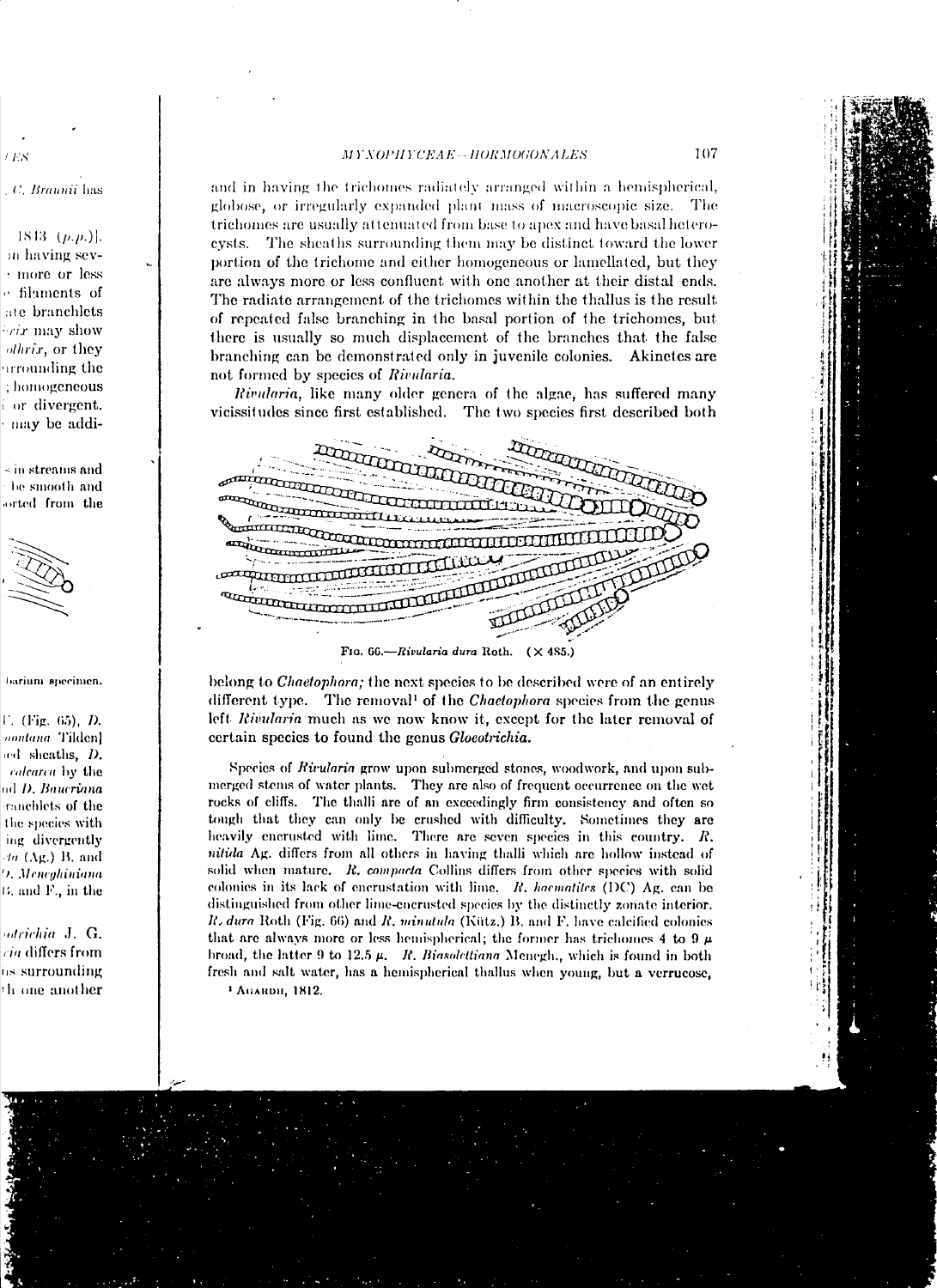## FRESH-WATER ALGAE OF THE UNITED STATES

broadly expanded thallus when old. R. Bornetiana Setchell, known only from a coastal pond in Rhode Island, has spherical thalli and trichomes 4 to 16  $\mu$  broad.

**Read of the Second Second** Actualizatio Rivularia in its regular formation of akinetes and in the gelatinous texture of its thalli. Trichomes of *Glocotrichia* have the same regular attenuation from base to apex, but they are enclosed by more gelatinous sheaths, which are often wholly confluent with one another. This genus always has basal heterocysts and sometimes intercalary heterocysts in addition. The akinetes are always elongate and at the base of the trichomes. There may be but a single akinete, in which case it lies next the heterocyst, or more than one akinete. If more than one is present they may be formed in short catenate series or separated from one another by two or three intervening vegetative cells.



Ftg. 67.-Glocotrichia echinulata (J. E. Smith) P. Richter. A. filament with an akinete. B, portion of a sterile colony.  $(\times 400.)$ 

Many phycologists<sup>1</sup> do not recognize the genus but consider its species as belonging to Rivularia. Such a position is quite logical when one recalls that a similar presence or absence of akinetes is not held of sufficient importance to warrant a breaking up of Calothrix into two genera. The retention of Gloeotrichia and Rivularia as separate genera has the sanction of Bornet and Flahault.<sup>2</sup>

Glocotrichia is always aquatic and may be free floating or sessile at all stages of its development; or it may be sessile at first and free floating later on. There are three American species. G. Pisum (Ag.) Thur., which grows on the stems of

<sup>1</sup> For example, THDEN, 1910; SETCHELL and GARDNER, 1919.

<sup>2</sup> BORNET and FLAHAULT, 1886A.

submerged ter when m species bre: and the pla country bel 67). This and which aureole of which the c  $country, G.$ and has so which may

6. Saco gelatinous

68.  $Fig.$ 

> are usuall individual are lamell are basal a

The sole (Fig. 68) is <sup>1</sup> Collin